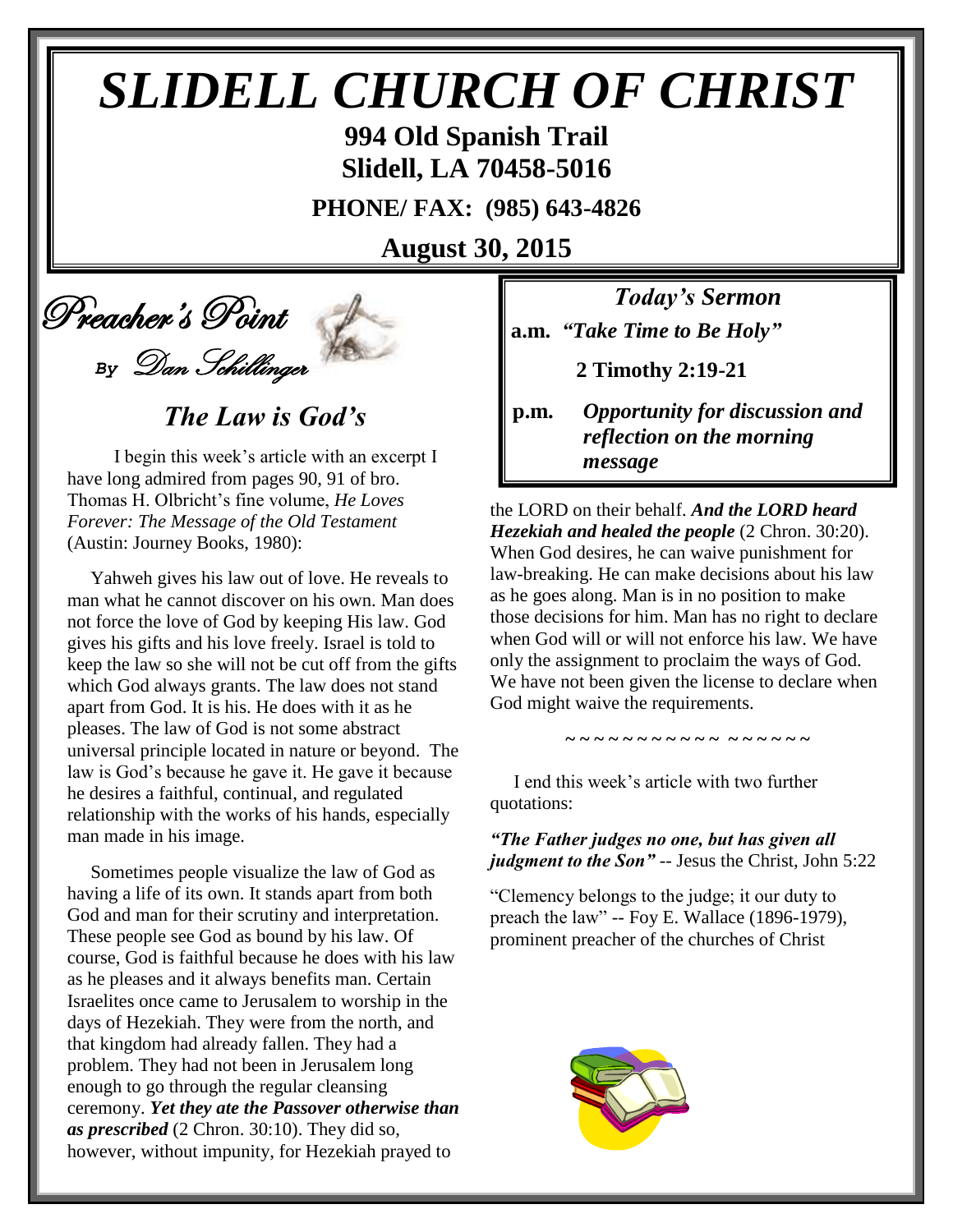## **Welcome Visitors**

**We are pleased to have the opportunity to welcome you to our service. We think you will find our congregation family to be one that enthusiastically embraces newcomers and warmly welcomes them into our fellowship. We hope you feel right at home as you join us in worship, praise and thanksgiving.**

# "*REMEMBER IN PRAYER &* " *ENCOURAGE"*

With Visits, Calls, & Cards

 **Lois Cremeans** (sister of Mark Cremeans, former disaster relief worker here) - very sick with a very serious infection which is often fatal: Necrotizing Myositis, a very fast moving infection that affects the muscles. A few days ago her leg was amputated up to her hip, and was scheduled for another surgery soon afterward.

 **Jesse Fowler -** healing from a recent heart attack and subsequent surgical stent implantation.

 **Dwight Jones** - has surgery scheduled tomorrow to remove his prostate, which is displaying some malignancy.

 **Angel Mangus** (of Houston, TX, niece of Carl Mangus) - afflicted with inoperable stage 4 brain cancer.

**Charles Espadron** (Claudia's brother, in Atlanta) - diagnosed with cancer in one lung. Because of his weak heart, doctors see no treatment options.

 **The bereaved family of the late Sean Acer** (who was a friend of Kathy Pederson's family) - he suddenly died of a brain aneurism in his Slidell home Thursday at age 38, leaving behind a wife and two children.

 **Ken Jones** - suffering from his annual September post-traumatic stress syndrome, stemming from his near-fatal shooting and squad-car accident years ago.

**Shirley Ervin** - thanksgiving that she is healing well following recent neck surgery. Her pain is mostly gone, and she sees a doctor Wednesday. Pray that she will be told then that she can return to normal life.

 **Joshua Hankins** (Cheri's grandson, in Arkansas) - healing from an infection and burst eardrum.

 **Stephanie Smith** (sister of Kevin Cox) - needs surgery for her right shoulder, but a calcium deficiency won't permit this now.

 **Anna Jones** (Mr. Dale's daughter) - needs back surgery that Medicaid won't pay for, and is trying to get into their Pain Management program.

 **Jaimie and Jessica** (two of Molina's daughters) - that they would get their spiritual life together.

 **Scott Casey** - undergoing tests to evaluate internal health issues

 **Jeff Vaccaro** - for the healing a recent sunburned blisters on both legs.

**Elery Martin** (friend of the Caseys, near Montgomery, AL) - five year old girl experiencing seizures, awaiting recent tests results.

**Margaret Schillinger -** for relief from recent flare-ups in her arthritis.

**Zach Steele** - for success and healing through the process of receiving his long-awaited bone marrow transplant.

**Rosa Nuñez** (good friend of the Vargas family) - having serious painful health problems.

**Jessica Fowler** (Jesse and Shirley's granddaughter, a resident of Lockport, LA**)** - has some vexing problems besetting her.

**Terri Jones** - pray that she'll come to feel better through her negative phases in her Epstein-Barr disorder.

**Dale Epperley** - awaiting a new prosthesis to that will relieve the pain and inflammation in his leg.

**Gerald Molina** - still seeing doctors for spinal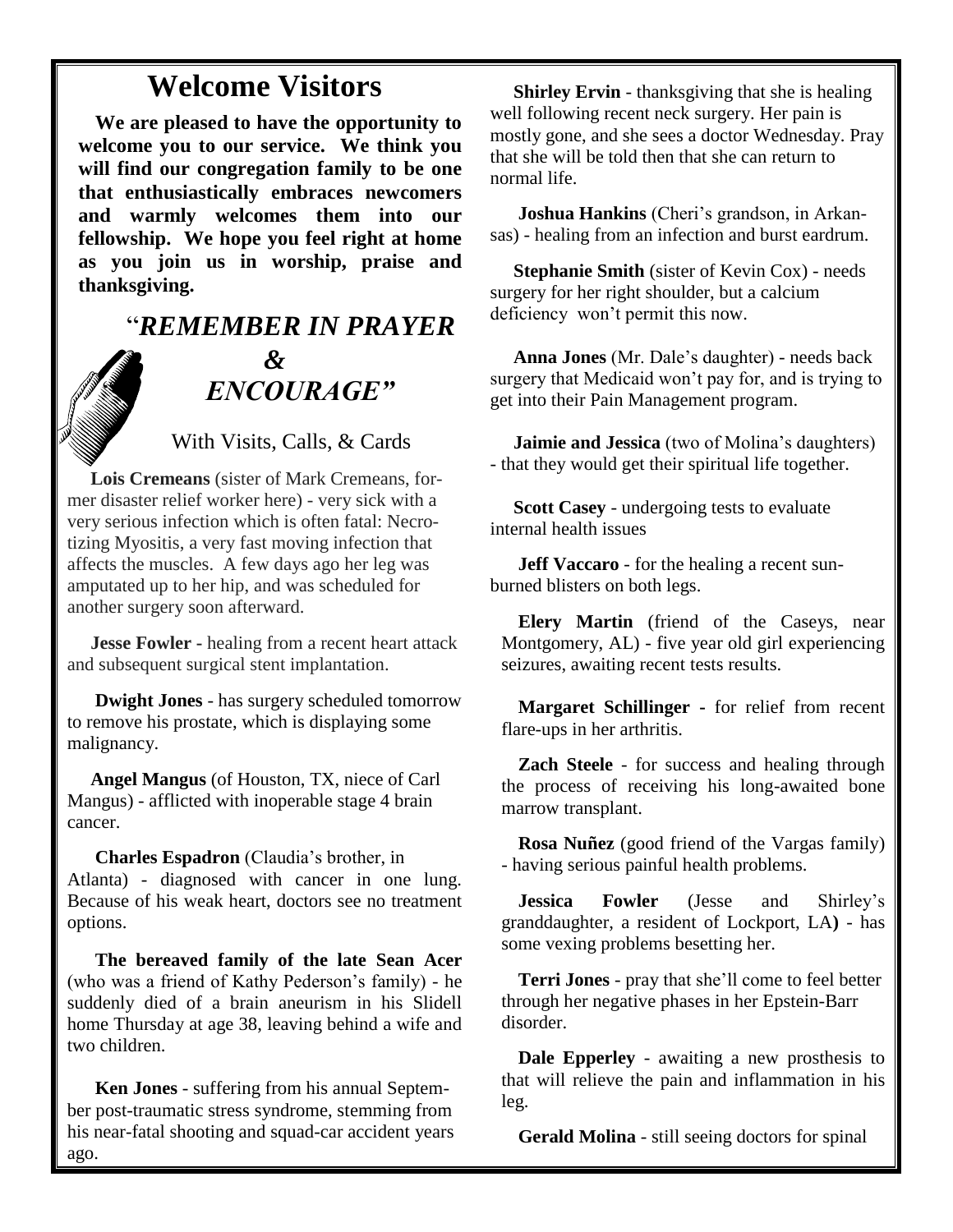stenosis. The good news is that he has lost 20 lbs. recently!

**Jace Roig** (newborn son of Colton Roig) - is home and gaining weight. But he is still afflicted with an arachnoid cyst in his brain, and cardiac openings that have not yet healed.

**Sharon Honoré** (sister of Anita, and a member at the Crowder Blvd. church) - has advanced breast cancer.

 **Sandy Shell** - bereaved of her son, who died last week at age 42. Sandy herself has cancer, and her husband had a recent heart attack.

 **Aubrey Rainey** - three-year old girl who passed away from complications of

 **Maria Aurelia Alsaro** (Marisol's mother, in Costa Rica) - afflicted with kidney problems.

 **Clara Leonard** - overall pain continues to subside somewhat, though her ankle bothers her now.

 **Mildred Tymkiw** - is scheduled for outpatient heart-valve surgery soon, at Ochsner Hospital in Metairie.

 **Bobby Leonard** - awaiting test results from his recent appointment with a kidney specialist.

 **Micah Casey -** healing from a finger cut.

 **Chad Michael** - a recent visitor who is undergoing hardships.

 **Devon Nelson** (Roig's grandson) - George asks that we pray for him that he will stay focused on soon enlisting in the U.S. Army.

**Pray for all who are travelling.**

**Pray for Latino evangelism in our area.**

**Pray for our elders: Courtney Cheri, Dwight Jones and Gerald Molina.**

**Pray for President Obama and all our elected officials.**

**Pray for our men and women in our armed forces, both here and abroad!**

### *The Epistles: Applying Them Today*

Adapted from Fee & Stuart, *How to Read the Bible for All Its Worth* (3rd edition)

We have been discussing the subject of how to apply the New Testament epistles to our lives today. The area of application of any sort of literature to our lives today is called is called *hermeneutics*. What is the hermeneutics of the New Testament epistles, that is, what do these texts mean to *us*?

#### *The Problem of Particulars that Are Not Comparable (continued)*

 The problem here has to do with two kinds of texts in the Epistles:

- 1) Those that speak to First Century issues that for the most part are without any Twenty-First Century counterparts, and
- 2) Those texts that speak to problems that could *possibly* happen also in Twenty-First Century but are highly unlikely to do so.

What does one do with such texts, and how do they address us? Or do they?

 In this installment we are considering matters that fall under the first scenario. We do not claim to have apostles in the churches of Christ in modern times. Moreover, most denominations in modern Christendom besides Roman Catholic, Eastern Orthodox and Anglican do not think of their ministers as standing in the apostolic succession. But the principle that **"***those who preach the gospel should receive their living from the gospel***"** (1 Corinthians 9:14, NIV) certainly seems applicable to contemporary ministries, since it is corroborated elsewhere in Scripture (e.g., 1 Timothy 5:17, 18).

 The problem of eating market place idol food (1 Corinthians 10:23-11:1) presents an especially difficult dimension of this hermeneutical problem. Such food was a matter of indifference--both to God and to Paul. But it was not so to others. The same was true of food and drink and the observance of days in Romans 14, and various similar matters in Colossians 2:16-23. The problem for us is, how does one distinguish matters of indifference from matters that count? This is a problem that is especi